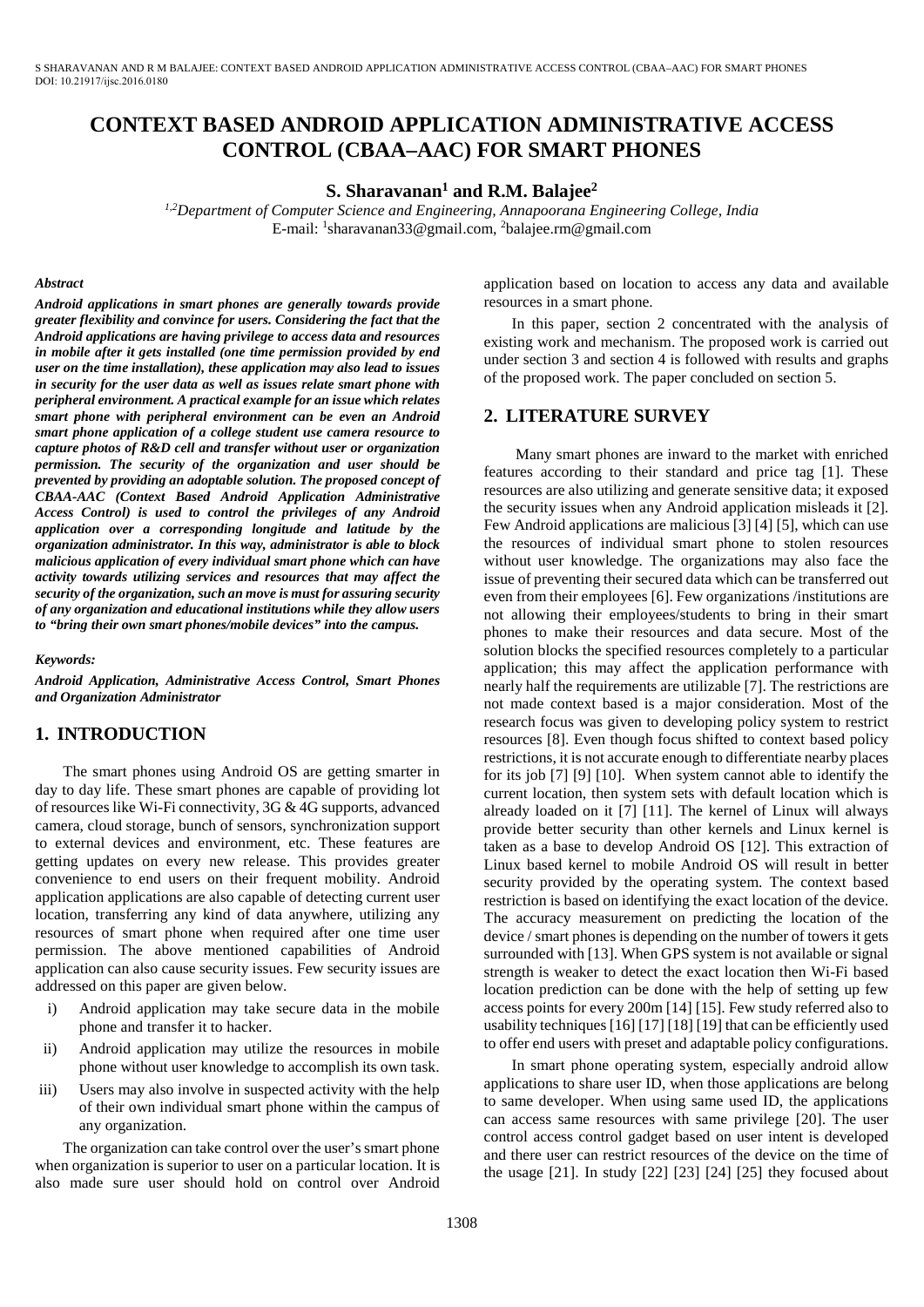protecting application and users data plotted at the middleware and kernel layers of android operating system.

The study above is stated clear that any of the surveyed paper is not up to the mark to locate the location accurately and they don't allow the administrator to set the policy over the user mobile to restrict the application access mobile phone resources over a particular location where the organization is superior to the user. The above study has not focused on security of organization with group of users.

In this paper we focused on the security of organization against its group of users by allowing the administrator to set the restriction policies on the user's smart phone.

# **3. PROPOSED SCHEME (CBAA-AAC)**

Context Based Android Application Administrative Access Control (CBAA-AAC) is a mechanism for Android system that allows smart phones users to setup policies which are configurable over their applications usage of device resources and services at different contexts. Through by using the CBAA-AAC mechanism admin can restrict privileges for application when using the device at organization (restricted location) and the application on device may re-gain their original status when it is away from restricted location. The user can also specify default set of policies which can be applied when the user is away from organization which is superior to him.

Such policies define which services are offered by the device to a particular application and limit the Android application from user information accessibility. Policy restrictions are linked with context. The context is defined in two parameters which are time and location. Location is figured out basically through visible Wi-Fi fixed access points and their corresponding signal strength values that allow us to differentiate between nearby sub-areas within the name work space, in addition to GPS (Global Positioning System) and co-ordinates of cellular triangulation whenever available.

The CBAA-AAC mechanism is implemented on the Android operating system and includes a tool that captured Wi-Fi parameters. Once the policies are configured on the device the admin can restrict the application privileges according to the context, the policy will be automatically applied whenever the user is within a predefined physical location and time interval.

#### **3.1 LOCATION DETECTION TECHNIQUE**

Three sources are used for location detection GPS, Cell Towers and Wi-Fi. When GPS and Cell Towers are not available in indoor environment then Wi-Fi method gets enabled to determine the device location. The captured location is compared with saved data to check whether the captured location is within the specified location.

The policy restrictions of detected locations are applied when it satisfies Eq.(1)

$$
Captured location = Specificd Location
$$
 (1)

The unregistered location based policy restrictions are applied when it satisfies Eq.(2)

$$
Captured location \neq Specified Location
$$
 (2)



Fig.1. Location Detection Technique

### **3.2 POSITION CALCULATION USING HYBRID POSITIONING TECHNIQUE**

The optimum estimation of mobile user location holds grip on the location-related information offered which is extracted from the following sources

- Measurement of received signal characteristics.
- Collateral information that indicate the relative probability of MS position.

Using relation of Byes probability, the occurrence of relative probability on measurements under condition of a priori state is depicted as,

$$
P(X/Z) = [P(Z/X) \times P(X)]/P(Z)
$$
 (3)

*X* is the state vector of location parameters is a vector set of position measurements and *P*(*X*/*Z*) indicates the probability of the state vector components are evaluated for *x* under condition that the interpretation have the values of measurement values *Z*.

Whereas *P*(*Z*/*X*) represents the probability that the values of vector *Z* would be pragmatic under circumstance that the state variables are of the values in *X*.

*P*(*X*) is the marginal probability on that the state values of *X* resulted. Whereas, is the entire probability of occurrence of measured parameter values for the observation vector *Z*.

#### **3.3 BLOCK DIAGRAM**

In this System the Network-Admin set policies which are necessary to the institution or organization to restrict student or employee smart phone accessibility. The CBAA-AAC mechanism consists of Network-Admin, set policy, policy manager, policy executor, context provider & access controller. The Policy Executor checks the policies through Policy Manager, when an application request for any resources. The Policies are extracted by Policy Manager from the CBAA-AAC Polices dataset. Once the privileges are generated its gives control to the Access Controller for further action.

#### **3.4 MODULES OF THE PROPOSED SYSTEM**

#### *3.4.1 Context Provider:*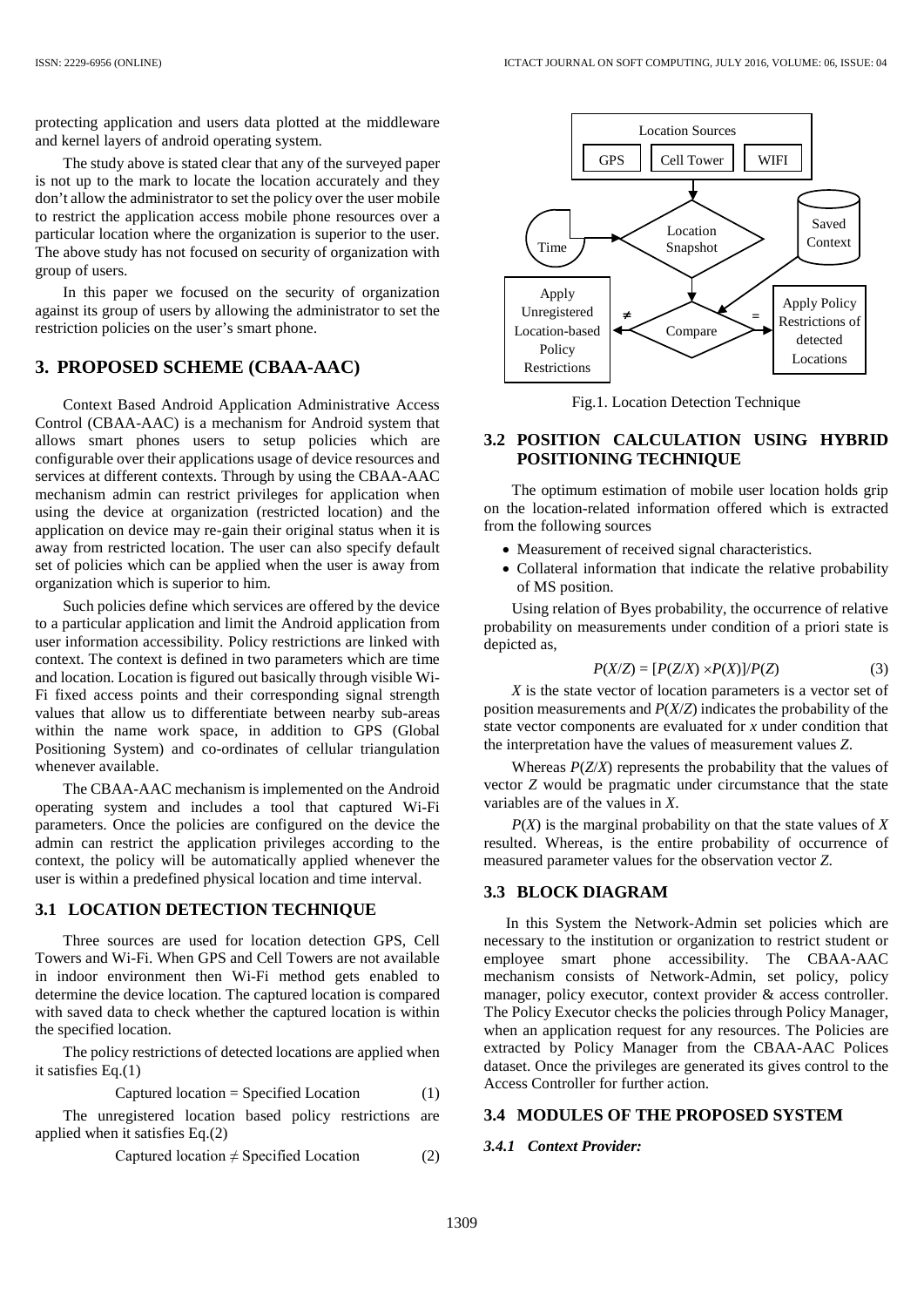The Context Provider (CP) gathers the arguments of physical area/location (GPS, Cell IDs, Wi-Fi parameters) through the device sensors and immediately stores them in its private database, relating each physical longitude and latitude to a userdefined logical longitude and latitude. It also clearly verifies and updates those arguments whenever the device changed its location.



Fig.2. Block Diagram of CBAA-AAC Mechanism

### *3.4.2 Access Controller:*

The Access Controller (AC) controls the privileges of applications and prevents security over unauthorized usage of device resources or services. Even though the Android OS has its unique permission/privilege control system that checks if an application has privileges to request resources or services, the AC complements this system with much more control methods and specific fine-grained control permissions that better replicate the Android application capabilities and reduces down its accessibility to resources. The AC enhances the security of the device (smart phone) system while the existing Android system has some permission that, once granted to applications, may give applications better accessibility than they required, which malicious code can take advantage of. For example, the permission READ PHONE STATE provides authorized Android applications a set of information such as the phone number, IMEI/MEID identity parameter, subscriber identification based on network, phone state (busy/available), SIM serial number, etc.

#### *3.4.3 Policy Manager:*

The Policy Manager (PM) represents the edge used to create policies, mainly conveying application limitations to contexts. It mainly provides control to the end user to configure which are all the resources and services accessible by applications at the given context provided by the Context Provider (Example: the user through the Policy Manager can form a policy to enable location services only when the user is at specific work during weekends between 9 am and 1 pm).

#### *3.4.4 Policy Executor:*

The Policy Executor (PE) enforces device/smart phone restrictions by comparing the device's context with the policies already configured. Once an application requests access to a particular resource or specific service, the PE checks the userconfigured restrictions set at the PM to either grant or block, providing access to the smart phone application demand. The PE acts as policy enforcement by sending the authorization information to the AC to handle application specific requests, and is also had responsibility to again solve policy conflicts and apply the strictest restrictions. Through the PM, users can create CBAA-AAC policies through configuring application restrictions and linking them to the available contexts. When an application requests a particular resource or specific service, the AC verifies at run-time about the status, whether the application request is authorized and further forwards the request to the PE. If the request is clearly authorized, the PE then checks if there is any policy that corresponds to the application request. If such a policy is on a role, the PE requests from the CP to retrieve the context at the time of the application request. The PE then immediately compares the retrieved context against the context defined in the policy. In case of a similarity exists, the PE enforces the corresponding policy restrictions by reporting back to the AC to apply those restrictions on the application request. Special care had taken on the process of designing the access control framework so that the user-configured policies are securely implemented with lesser processing steps and even with better execution time to keep away from any significant delays in responding back to the requesting application. As our design shows efficiency on the way it securely handle policy execution, also maintain the context data provided by the CP to make sure it is much more accurate, specific and most often up-to-date.

#### *3.4.5 Network Administrator:*

The network administrator set policy to any user devices who is working under the control of any co-operative networks. Our approach to give network administrators of organizations the capabilities of providing access or denying access once a mobile device connects to their network. In this way, network administrators are able to block all malicious applications from accessing the resources and services that may affect the security of their network. The network-admin are also able to deny access to any application and control user in accessing them during work hours, such an approach is must for assuring good security of organizations when they allow users to "bring their own smart phones/mobile devices" into the campus.

The network administrator can able to register, login, add policy, view policy, delete policy and change password.

#### *3.4.6 Set Policy:*

Set Policy is the method of setting network-admin defined policy. In which network administrator are able to set policy and block malicious application accesses to particular resources and specific services that may affect the security of their organization. The network-admin is also able to deny access to any application and control user in accessing them during work hours.

### **4. EXPERIMENTAL RESULTS**

The proposed approaches Context Based Android Application Administrative Access Control (CBAA-AAC) mechanism for Android systems and it provides mechanism for network administrator of organization, the capabilities of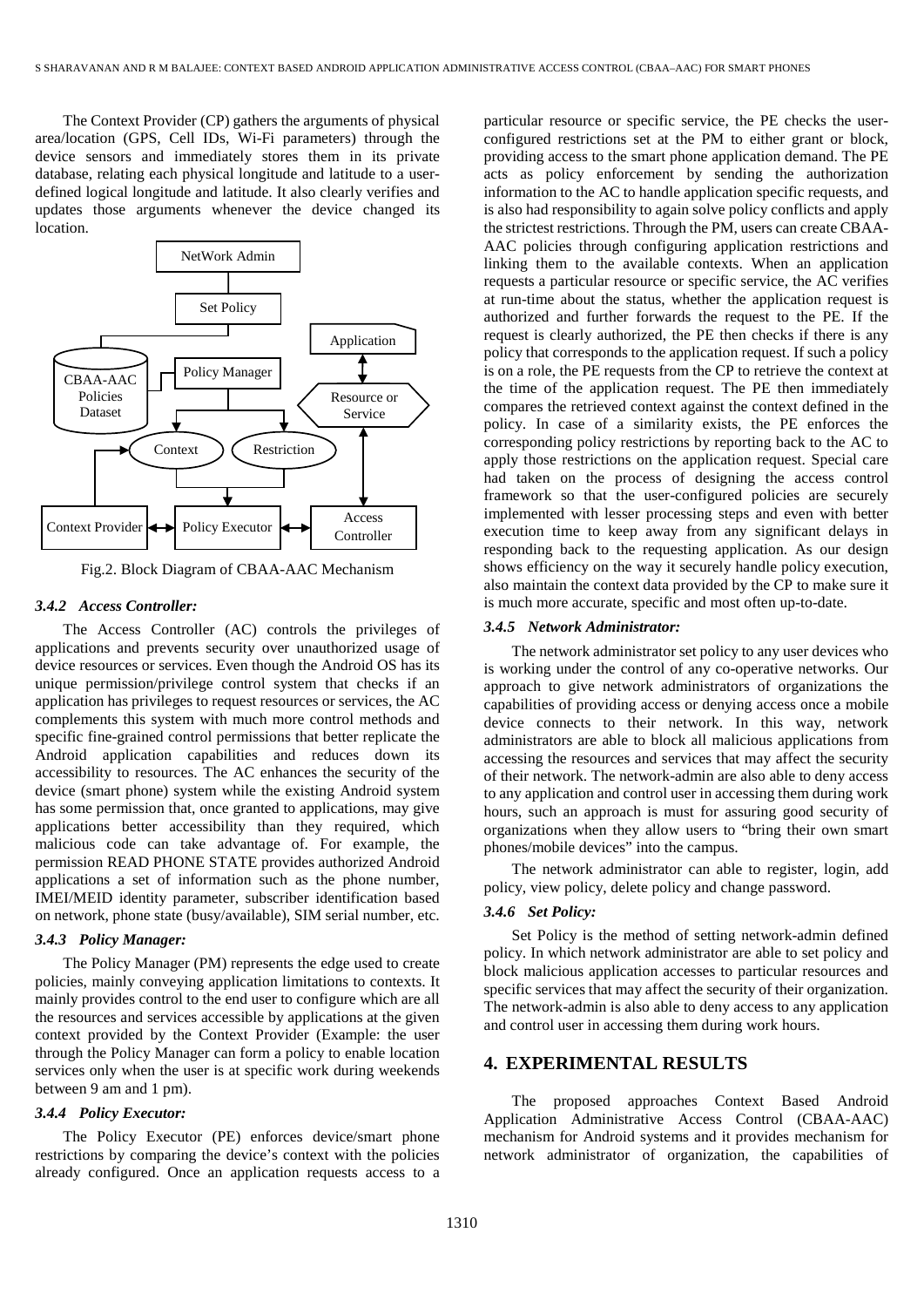providing access or denying access once a mobile device connects to their network.



Fig.3. Network Administrator Use Case Diagram

### **4.1 LOGIN AND REGISTRATION**

The Network-Admin Make a Registration and Log into the Page. The Network-Admin can able to set the user name and password for user's Android smart phones. Example: College administrator set the user name and password for smart phones which are hold by students.



Fig.4. Admin Log-In Page

# **4.2 SET APPLICATION PRIVILEGES WITH IN CAMPUS**

The Network-Admin set privileges with Policy Name, Restriction and Location. Example: The Policy Name can be set to anything by administrator for his/her identity, such as "Disable camera". Three restrictions that can be selected are: Resource

Restriction Policies, Data Access Policies and Inter communication and Multitasking policies. Example: Here administrator can set the restriction as "Resource Restriction Policies".

In finishing step on setting of application privilege, administrator can set the location by Latitude and Longitude for Particular Location. Example: Administrator set location as Latitude: 13.094536 and Longitude: 80.205141.

|                       | 36<br>₹ 12.40 |
|-----------------------|---------------|
| SetPrivileges         |               |
| <b>Set Privileges</b> |               |
| Policy Name           |               |
| -Select Restriction-  | W             |
| <b>Small Text</b>     |               |
| Location              |               |
| Latitude              |               |
| Longtitude            |               |
|                       |               |

Fig.5. Set Privilege Page

#### **4.3 VIEW POLICY / PRIVILEGE**

The Assigned policies are viewed through the View policy. Once Network-Admin set the policies then those policies can be viewed.

| ViewPolicy                          |                                                                                                 |  |
|-------------------------------------|-------------------------------------------------------------------------------------------------|--|
| Policy<br>Disable Camera app<br>OFF | cameral<br>Restriction Resource Restriction Policies<br>Latitude 13.094536 Longtitude 80.205141 |  |
|                                     |                                                                                                 |  |
|                                     |                                                                                                 |  |
|                                     |                                                                                                 |  |
|                                     |                                                                                                 |  |
|                                     |                                                                                                 |  |

Fig.6. View Policy Page

### **4.4 ACTIVATE POLICY**

After viewing the policy, click on it to activate the policy. Once it gets activated, the camera cannot be used by any application on the Android mobile phone with in the specified location in terms of latitude and longitude.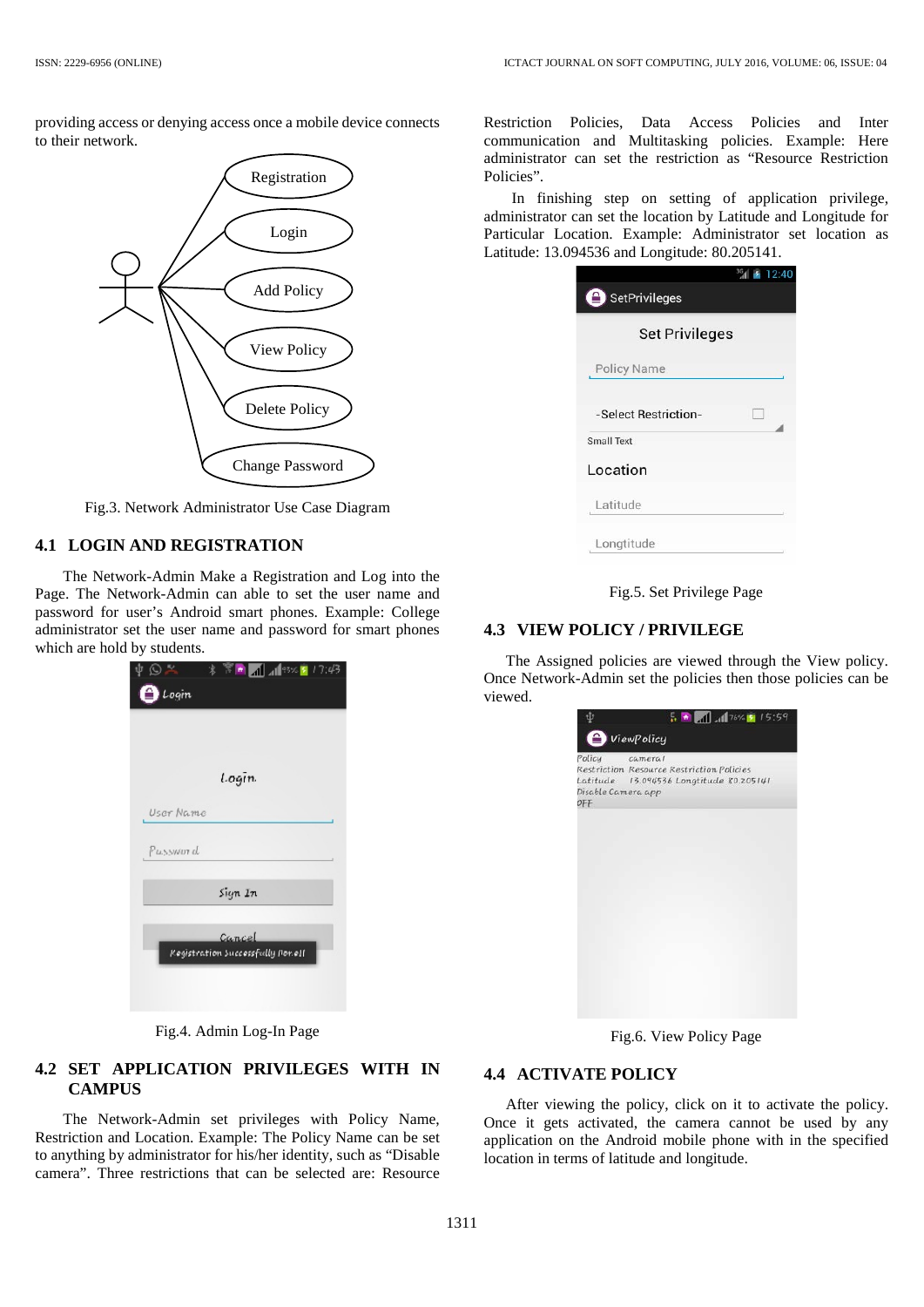

Fig.7. Activate Policy Page

# **4.5 BLOCKING ACCESS TO APPLICATION**

After activating the policy to block camera with in a specific longitude and latitude location, one of the smart phone Android application tried to open camera. During this process, as a result CBAA-AAC mechanism blocks the camera access with in specified location.



Fig.8. Resource Restricted Page

### **4.6 MEMORY OVERHEAD WITH CBAA-AAC MECHANISM**

The memory overhead is taken into account after adding CBAA-AAC mechanism to android applications. The measured memory overhead is compared with the actual application memory overhead without CBAA-AAC mechanism and it is clear that only lesser deviation is present.

### **4.7 BATTERY POWER CONSUMPTION WITH CBAA-AAC MECHANISM**

The consumption of battery power is absorbed to be lesser for policy enforced application comparatively to normal base application.



Fig.9. Comparison of memory overhead



Fig.10. Battery Consumption before and after CBAA-AAC mechanism applied

# **5. CONCLUSIONAND FUTURE WORK**

The proposed Context based Android Application Administrative Access Control (CBAA-AAC) mechanism is used to specify the restriction policies based on location. These policies restrict applications from accessing specific data and/or resources which are depending on the user context. The restrictions specified in a policy are automatically applied as soon as the user smart phone gets similarity with the pre-defined context associated with the policy. Our experimental results clearly show the effectiveness of these policies on the Android system/smart phone applications and the accurateness on locating the device within a user-defined context.

It is also be clearly shown that the consumption of battery power is also lesser for CBAA-AAC mechanism applied applications, when compared with normal base applications.

The restrictions are set by administrator where the administrator is superior to user and also in other aspect; the user set the restrictions to block resources and data for an application with respect to location.

In this way, network administrator blocked the Android application from accessing the resources and services that may affect the security of their organization, such an approach is must